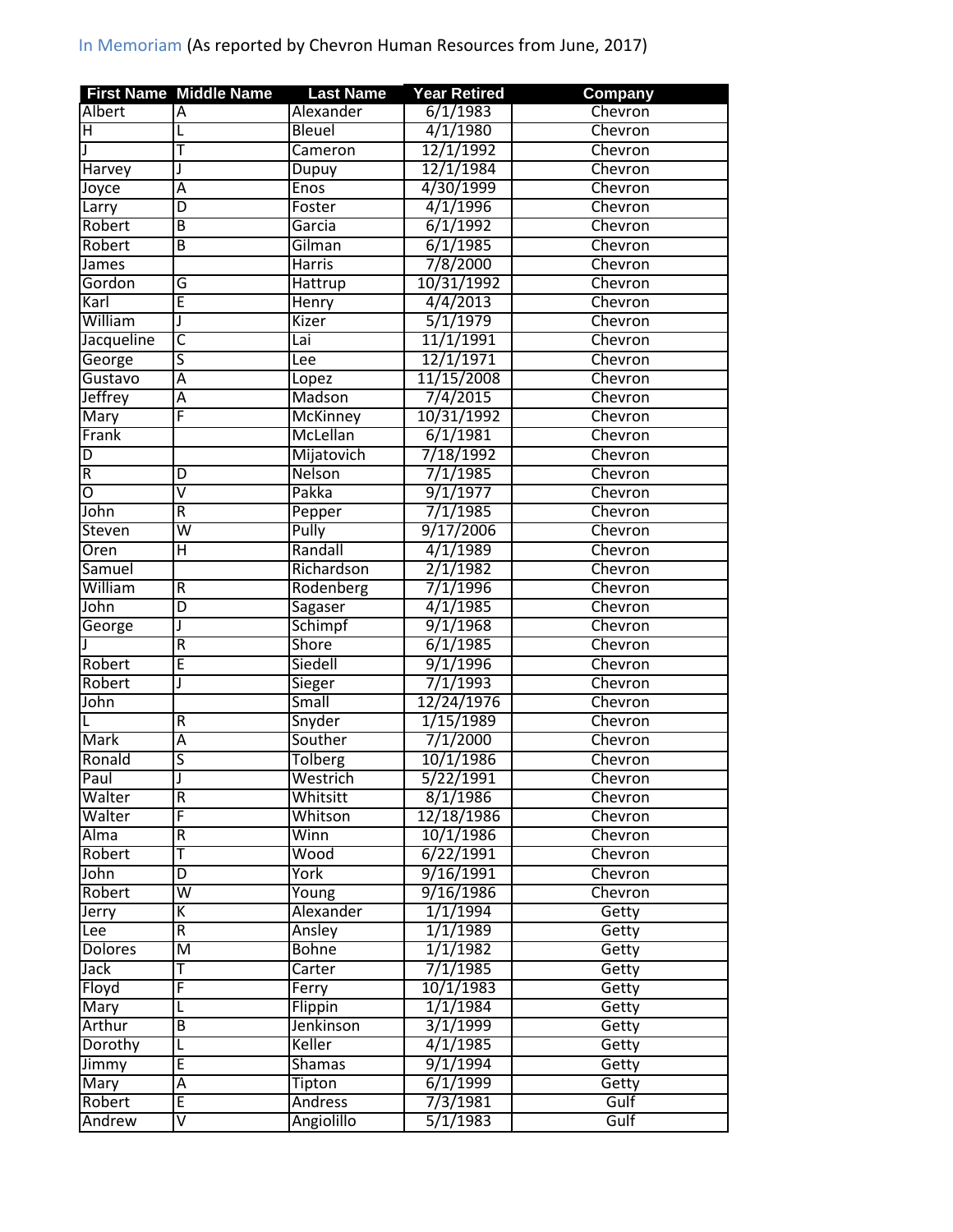| Jimmy                  | L                       | Carter                   | 12/1/1985 | Gulf          |
|------------------------|-------------------------|--------------------------|-----------|---------------|
| William                | S                       | Conklin                  | 2/1/1985  | Gulf          |
| Glen                   | L                       | Denny                    | 12/1/1982 | Gulf          |
| Earl                   | Ē                       | Foote                    | 3/1/1980  | Gulf          |
| Alvin W                |                         | Franklin                 | 10/1/1986 | Gulf          |
| Harold                 | M                       | McCaskey                 | 10/1/1988 | Gulf          |
| Clarence               | Ή                       | Melton                   | 8/1/1983  | Gulf          |
| Thomas                 | $\overline{\mathsf{W}}$ | Moore                    | 2/19/1983 | Gulf          |
| Charles                | R                       | <b>Newth</b>             | 8/2/1980  | Gulf          |
| Stephen                | $\overline{\mathsf{C}}$ | Plank                    | 2/14/1998 | Gulf          |
| Earl                   | K                       | Sanders                  | 6/1/1992  | Gulf          |
| <b>Bruce</b>           | Κ                       | Schmid                   | 8/1/1983  | Gulf          |
| Norman                 | Ή                       | <b>Shano</b>             | 12/1/1986 | Gulf          |
| Artie                  | $\overline{B}$          | Spencer                  | 6/1/1993  | Gulf          |
| Jerome                 | $\overline{B}$          | Webre                    | 2/4/1989  | Gulf          |
| James                  | $\overline{P}$          | Cordova                  | 10/1/2010 | MolyCorp      |
| Wayne                  |                         | Fontenot                 | 8/1/2011  | Tenneco       |
| Francis                | $\overline{\mathsf{x}}$ | Arcement                 | 12/1/1987 | Texaco        |
| Susan                  | $\overline{\mathsf{c}}$ | Aubry                    | 3/1/2002  | Texaco        |
| John                   | $\overline{\mathsf{w}}$ | Aucott                   | 7/1/1989  | Texaco        |
| James                  | ς                       | <b>Barber</b>            | 7/1/1993  | Texaco        |
| Phillip                | $\overline{D}$          | <b>Battle</b>            | 5/1/1993  | Texaco        |
| Marilyn                | $\overline{\mathsf{K}}$ | <b>Burpee</b>            | 1/1/1998  | Texaco        |
| Lydia                  | 0                       | Cerreta                  | 12/1/1982 | <b>Texaco</b> |
|                        |                         |                          | 10/1/1995 | Texaco        |
| Anthony<br><b>Alex</b> |                         | Digena<br><b>Dzialga</b> | 1/1/1989  | <b>Texaco</b> |
|                        |                         |                          | 8/1/1974  |               |
| Robert                 | R                       | Gray                     |           | Texaco        |
| Marion<br>William      | D                       | Hand                     | 12/1/1988 | <b>Texaco</b> |
|                        | J                       | Hardy                    | 10/1/1989 | Texaco        |
| Carol                  | $\overline{\mathsf{M}}$ | <b>Hebert</b>            | 1/1/1987  | Texaco        |
| Willard                | ō                       | Johnson                  | 6/1/1982  | Texaco        |
| John                   | Ā                       | Klein                    | 1/1/1979  | Texaco        |
| Harlan                 |                         | Knowles                  | 1/1/1987  | Texaco        |
| Kalmar                 | F                       | Kovatch                  | 8/1/1993  | Texaco        |
| George                 | D                       | Laird                    | 1/1/1989  | Texaco        |
| Robert                 | $\overline{R}$          | <b>McLintock</b>         | 9/1/1987  | Texaco        |
| James                  | S                       | <b>Miguez</b>            | 11/1/1987 | Texaco        |
| Edward                 | н                       | Mock                     | 2/1/1985  | Texaco        |
| John                   | А                       | Morrison                 | 6/1/1982  | <b>Texaco</b> |
| <b>Mary</b>            | <b>Beth</b>             | O'Banion                 | 10/1/1989 | Texaco        |
| William                | L                       | Parker                   | 7/1/1977  | Texaco        |
| Robert                 | F                       | Penn                     | 10/1/2003 | Texaco        |
| Louis                  | т                       | Russell                  | 1/1/1980  | Texaco        |
| Joseph                 | E                       | Rynarzewski              | 1/1/1989  | Texaco        |
| Roy                    | ⊽                       | Slater                   | 8/1/1996  | Texaco        |
| Jack                   | Α                       | Tedder                   | 1/1/1989  | Texaco        |
| John                   | D                       | <b>Tillack</b>           | 4/1/1999  | Texaco        |
| Peter                  | J                       | Wende                    | 1/1/1989  | Texaco        |
| Frank                  | E                       | Williams                 | 1/1/1989  | Texaco        |
| Rosalie                |                         | Amos                     | 5/31/1973 | Unocal        |
| <b>Herbert</b>         | J                       | <b>Becker</b>            | 3/31/1982 | Unocal        |
| <b>Billy</b>           | B                       | Carroll                  | 5/31/1988 | Unocal        |
| <b>Barbara</b>         | G                       | Clark-lahey              | 9/30/1995 | Unocal        |
| Richard                | А                       | Copelan                  | 6/30/1992 | Unocal        |
|                        |                         |                          |           |               |